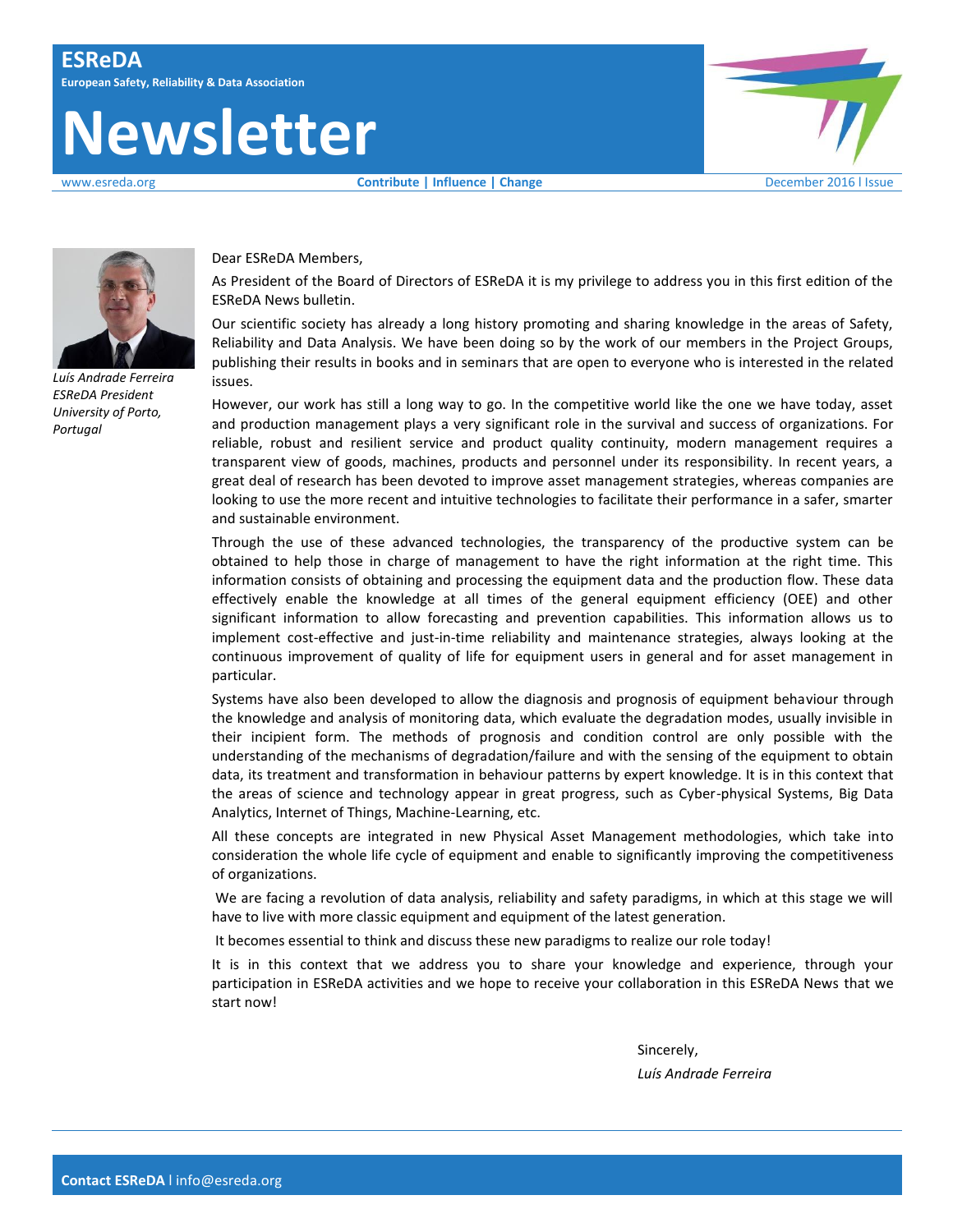#### **Previous ESReDA SEMINARS**

# **The 50th ESReDA Seminar**

*18-19 May, 2016 Seville, Spain*



**The 51st ESReDA** 

*20-21 October, 2016 Clermont-Ferrand,* 

*Alaa Chateauneuf Blaise Pascal University, France*

*Antonio Sola INGEMAN, Spain*

**Seminar**

*France*

## *The 50th ESReDA Seminar on 25th years of ESReDA Seminars Safety and reliability enhancement throughout Europe: Looking back, looking ahead*

was held on the 18<sup>th</sup>-19<sup>th</sup> May, 2016, at the University of Seville (School of Engineering), in Seville (Spain). The Association for the Development of Maintenance Engineering (INGEMAN) was the hosting organization with the coordination by Antonio Sola. The seminar was an ideal platform for both experienced and young

experts for discussion on the topics of RAMS, it gave an exceptional opportunity to review the status of reliability and safety engineering disciplines by comparing the past learnings to the nowadays in order to predict the trends of the future. The seminar was attended by 58 participants from 12 countries.



#### **The 51st ESReDA Seminar on Maintenance and Life Cycle Assessment of Structures and Industrial Systems**

was held on the 20<sup>th</sup>-21<sup>st</sup> October, 2016. It was the last seminar of ESReDA Project Group ROLCCOST "Reliability-based Life Cycle Cost Optimization of Structures and Infrastructures". It was held in the Pascal Institute, Polytech Clermont-Ferrand, Blaise Pascal University (Clermont-Ferrand, France) and co-ordinated by Prof. Alaa Chateauneuf. There were 21 presentations of high scientific level and fruitful discussions among the experts in the field, along with technical visits in the Technical facilities at Sigma-Clermont and Civil Engineering experimental facilities at Polytech Clermont-Ferrand. The seminar was attended by 35 experts and scientists coming from seven European countries and one country out of Europe.

Two keynote lectures were highly appreciated:

- − *Risk management, safety and dependability: looking back from 1990 to 2015, which future?* By André Lannoy (IMdR, France);
- − *Maintenance of Renewable Energy Systems: key issues, practices, recent works and remaining challenges*, by Franck Schoefs (University of Nantes, France).

The discussions were held along the seminar underlined the importance of life cycle management of structures and infrastructures, by improving the predictive degradation models, the inspection and monitoring techniques and procedures,

and the decision making considering uncertainties, as well as budget and reliability constraints.

Full programme of the  $51<sup>st</sup>$  ESReDA Seminar: "[click to download](http://www.esreda.org/wp-content/uploads/2016/11/51st-ESReDA-Seminar_program_Final.pdf)" (or in [www.esreda.org](http://www.esreda.org/) -> News)

The Seminar proceedings will be provided in the section "Seminar proceedings" to download for ESReDA Members soon. Also a few glimpses of the seminar were captured and now being displayed in the [Gallery](http://www.esreda.org/gallery/) section of the website.



#### **New ESReDA MEMBERS**

**In 2016** ESReDA warmly welcomes *Romanian Railway Investigating Agency* (*AGIFER*; Romania) and *Wroclaw University of Technology* (Poland), who joined us as ESReDA Effective Members in 2016.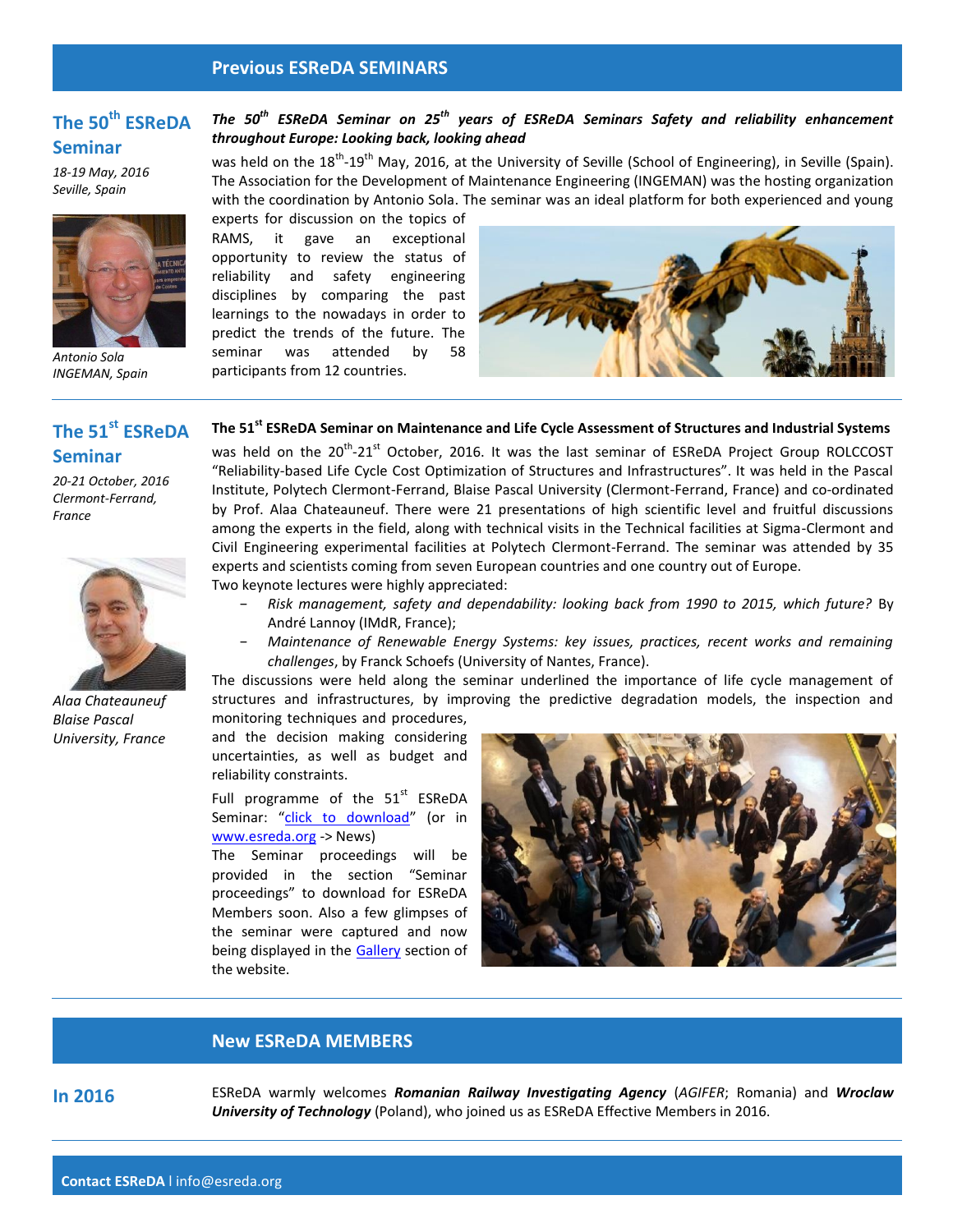#### **ESReDA PROJECT GROUPS**



*Mohamed Eid CEA, France*

ESReDA launched a Project Group **"Critical Infrastructure/Modelling, Simulation and Analysis – Data"** (**CI-PR/MS&A-Data**) by the end of 2014 to establish the state-of-the-art on the Critical Infrastructure Preparedness & Resilience – Modelling, Simulation & Analysis with an intention to stress on data issues.

The project group succeeded in identifying many European actors and experts in the field of CI-P&R. Some of them had been invited to contribute into ESReDA  $1^{st}$  seminar on the CI-P&R that was held on May 28-29, 2015 and hosted by Wroclaw University of Technology, Poland, [1]. The seminar was successful in the sense that it gathered some 22 good papers of different focus, but very few on data and databases. The papers presented in the 48<sup>th</sup> seminar are published in Journal of Polish Safety and Reliability Association (JPSRA, vol. 6-N°3, September 2015) and freely accessible on JPSRA website: "[click to download](http://jpsra.am.gdynia.pl/archives/jpsra-2015-vol-6-n-3/)"

However, the project group could establish a good list of the most cited databases in the field of the CIP. The technical report including the list of the most cited Databases will be put available for free to all the community and should be available on ESReDA website once the new site becomes available with its new functionalities. The report will be distributed internally to all the project group members for their reviewing by the beginning of the year 2017. Hoping it will be available for informal distribution during the  $52^{nd}$ ESReDA Seminar, [2]. The  $52<sup>nd</sup>$  ESReDA Seminar organizing committee is examining the extension of the deadline of proposing draft papers to the end of January. An updated Call for Papers will be released soon. All ESReDA members and supporters are invited to propose draft papers.

An annual meeting of the PG is programmed for the  $28<sup>th</sup>$ 

of May 2017 to monitor progress and to examine a proposal regarding the Creation of an Informal EU-Network to collect data on the distributions of electrical networks, Gas networks and water distribution networks in connection with climatic sever conditions.

- [1] 48<sup>th</sup> ESReDA Seminar on "Critical Infrastructures Preparedness: Status of Data for Resilience Modelling, Simulation and Analysis (MS&A)". May 28‐29, 2015, Wroclaw University of Technology, Poland
- [2] 52<sup>nd</sup> ESReDA Seminar On "Critical Infrastructures: Enhancing Preparedness & Resilience for the security of citizens and services supply continuity". 29-31 May 2017, Lithuanian Energy Institute & Vytautas Magnus University, Kaunas, Lithuania.





*Nicolas Dechy IRSN, France*

Previous Project Groups "**Accident Investigations**" and "**Dynamic Learning**" had focused on investigating and learning after the event. Lessons from major accidents and crises had shown that there were early warning signs (EWS) that could have, to some extent, provided useful information and to some extent been "relevant tools" for preventing major events. Project Group "**Foresight in Safety**" was launched in 2015. Goals of the Project Group are:

- to better define these EWS (e.g. weak signals, precursors, near misses ...);
- to focus on the human and organizational mechanisms for their treatment (e.g. role of whistle blowers, role of organizational learning, active participation in two-way communications, speakup);
- to link them with vulnerabilities, reliability and resilience of organizations;
- to enable sharp-end operators and organizations to deal with unexpected situations, situations not described by rules and procedures;
- to characterize contrast between and change from apathetic to a foresighted approach;
- − to apply a systems perspective regarding life cycle analysis (from design to operations and further) including the synergy between feedback and feed-forward controls;
- to address the need for collaboration between technological and sociological disciplines;
- to articulate them with monitoring of Safety Performance (e.g. KPIs, SPIs ...);
- − to make them visible in Data Bases treatment;
- use of scenario techniques and simulation underlying dangerous operations.

Project Group "Foresight in Safety" will organize the 53<sup>rd</sup> ESReDA Seminar on the 14<sup>th</sup>-15<sup>th</sup> November, 2017. It will be hosted by JRC Ispra (Italy).